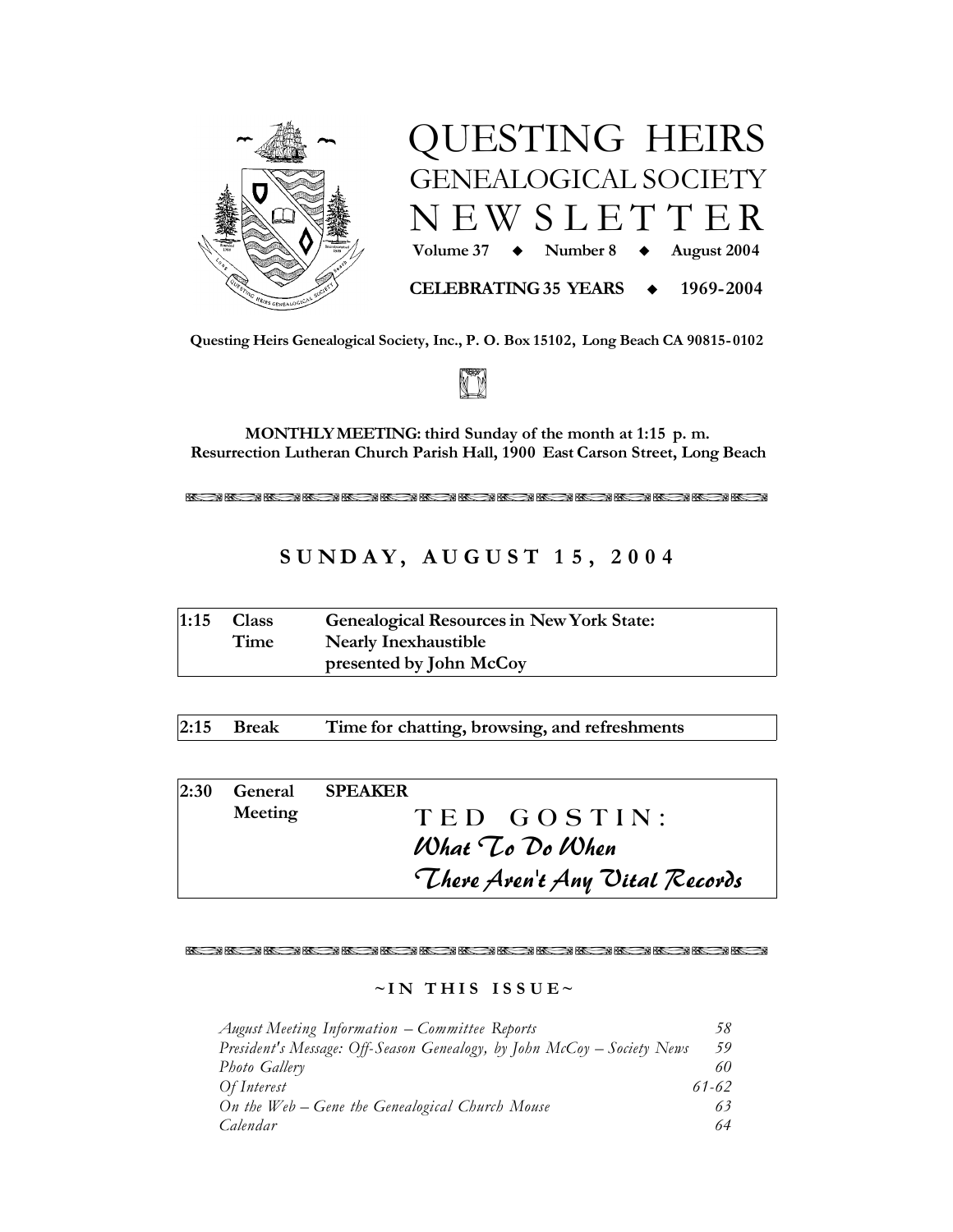### $~\sim$ AUGUST MEETING $\sim$

### **SPEAKER: TED GOSTIN**

Mr. Ted Gostin has been conducting genealogical research since 1980, and has worked as a full-time professional genealogist since 1994. He has twice been President of the Jewish Genealogical Society, Los Angeles, and has taught genealogy for several adult school and university extension programs. Mr. Gostin has helped plan and organize three national genealogical seminars, and has been a featured speaker at a half-dozen such conferences. He lectures widely on Jewish genealogy, Southern California resources, and naturalization and immigration records. Mr. Gostin is the owner of Generations Press publishing company. He is very active in the international Jewish genealogical community, and maintains contact with genealogists throughout the world. Mr. Gostin is also an active member of the Association of Professional Genealogists.

Ted Gostin is the author of "Southern California Vital Statistics: Volume 1, Los Angeles County 1850-1859," which will be available for purchase at the meeting. This volume presents something never before available -- a detailed index to births, marriages and deaths in Los Angeles and Orange counties at a time when there were no public birth or death records. Data on almost eight thousand events has been compiled from twenty-six different public and private sources in seven different repositories. These sources can be grouped into nine basic record types.

Mr. Gostin's presentation for our August meeting is entitled "What To Do When There Aren't Any Vital Records."

#### $\sim$ REFRESHMENTS $\sim$ **Georgie (Peterson) LYONS**  $(562)$  432-4908

Thanks to everyone who made our July meeting such a great success!

Our hosts for the August meeting will be:

George & Polly JOHNSON Jeanette JONES Connie (Little) WILLIAMS Tina YANIS

#### $~\sim$ MEMBERSHIP  $REPORT \sim$ **Jeanette (Marcus) JONES**  $(562)$  421-5610

#### **JULY MEETING ATTENDANCE** Members: 32 Guests: 8

### YEARLY DUES TIME AGAIN SOON --LOOK ON YOUR NEWSLETTER LABEL

If it says  $9/04$ , it means that your yearly dues are due on September 1. (However, you can pay anytime during the month of September.) If it has a date before 9/04, it means you are behind and need to catch up to September 2004, as well as pay the amount for the year from September 2004 to September 2005.

### $~\sim$ FINANCIAL REPORT $\sim$ David WERTS  $(562)$  431-7790

The Questing Heirs financial condition for the first six months of 2004 is complete. Here is where we stand:

| <b>Expense Budget</b>  | \$1,655.00 |
|------------------------|------------|
| <b>Actual Expenses</b> | 1,849.04   |
| Income Budget          | \$217.00   |
| Actual Income          | 365.25     |

Note that the income so far is very small, because most of the dues, our primary source of funds, come in the second half of the year. Unfortunately, like the federal government, we have a budget for this year with deficit spending, based on what we felt in January we could expect in membership, and what we wanted to do this year. The following shows our status:

| <b>Budgeted Deficit</b>         | \$506.00   |
|---------------------------------|------------|
| Current Deficit                 | 529.00     |
|                                 |            |
| Account Balance                 | \$1,873.34 |
| Designated for Special Projects | 944.50     |
| Available for Operations        | 928.84     |

So, relative to our budget, we are not in bad shape. Regarding what we need to do if we don't want to go out of business in a couple of years, we are going to need 29 new members at the \$18 rate. Talk to your friends who do genealogy!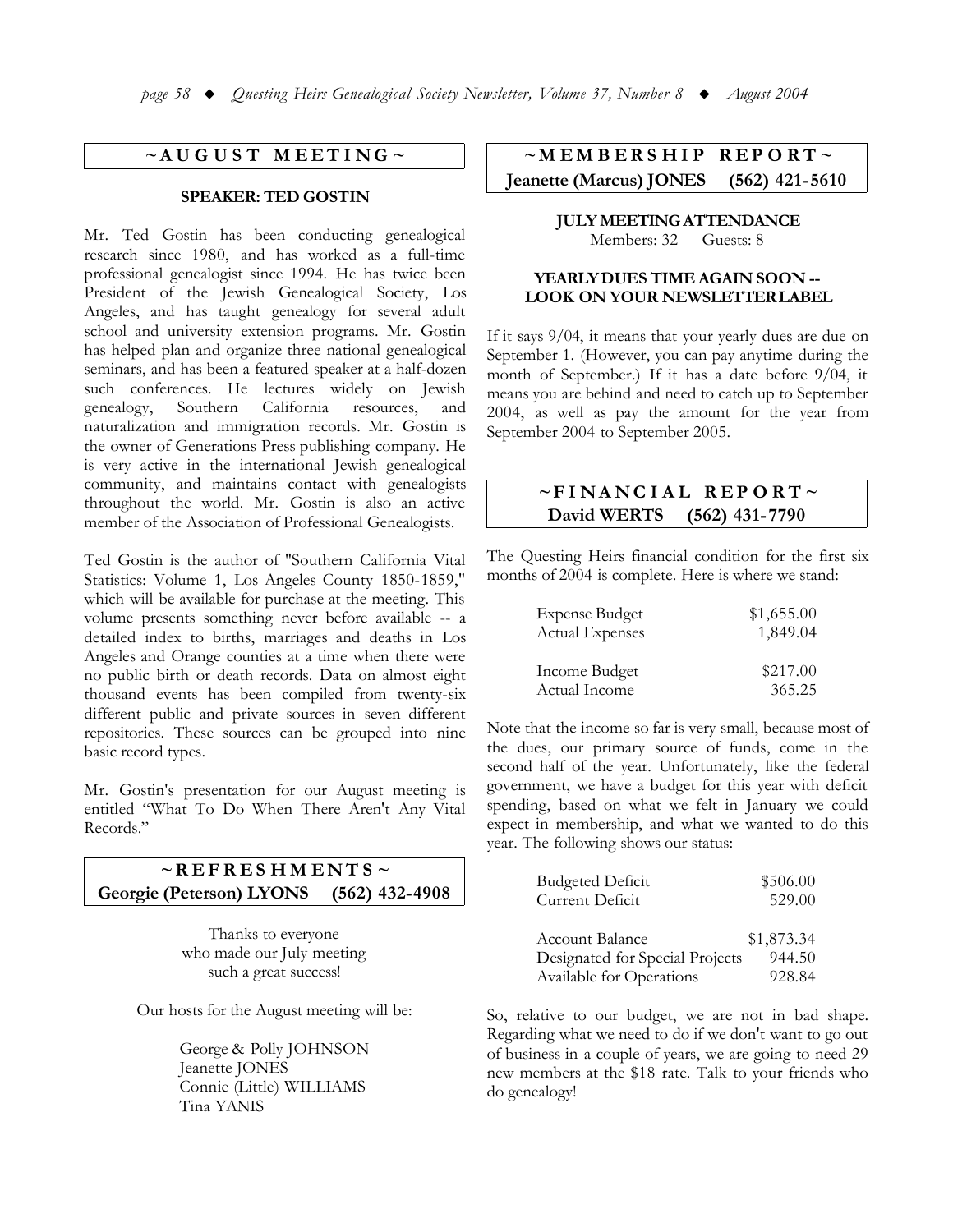### $\sim$ PRESIDENT'S MESSAGE $\sim$

## OFF-SEASON GENEALOGY

y email inbox is nearly lempty at this time of year, except for the inevitable spam. Not a word from France: the whole nation is on vacation in August. Most of my European correspondents seem to have joined them. On this side of the genealogists Atlantic, are crisscrossing the country in gigantic motor homes, or entertaining visiting relatives, or trying to keep the kids busy until they go back to school in the fall.

With fewer queries to attend to, I find I have time for other projects. Here are some of my favorite summer genealogy chores: First on my list is to make an inventory of the records I'm still missing. Why couldn't I find that family on the census? Where is the missing marriage record? Where is that missing tombstone?

Once I have a better idea what I'm missing, I begin to work out new strategies. Is there some other kind of record I need to track down? A clue I missed? A source not studied in enough detail? Maybe I simply failed to follow through; my notes are full of ideas I never found time for.

Or, maybe I'm on the wrong track. Perhaps the family did not even exist in that census year. Perhaps I misread a name, or a date, or a place. Did I read the place name correctly, but fail to notice that there was more than one town with the same name? Maybe the fact that I can't find a record that should be there, is actually trying to tell me something important.

Slightly farther down the list, there might even be enough time to undertake one of those tedious and often unrewarding tasks, such as trying to get even one word in response from a town historian in upstate New York, or convincing a distant relative of the merits of submitting a DNA sample. If such

long shots are ever to pay off, one has to make the initial investment.

Not on the list at all, but always staring me in the face, is an inescapable fact of nature: genealogical information has the property that it spontaneously reverts to a less ordered state. In college, I learned that this phenomenon is an example of the Second Law of Thermodynamics. No matter how hard we try, our documents and notes research need always reorganizing. Frequently, insight comes to us while trying to impose some order on the chaos.

Finally, summer is a good time to ponder. Family history tends to be complicated. If you can keep the wheels turning, and the little gray cells active, the problems may become clearer. That puzzle may yet have a solution!

 $-$  Qohn McCoy



### $\sim$ SOCIETY NEWS $\sim$

### MARY ALICE CRIPPEN CLAYPOOL 1919-2004

Mary Claypool, a beloved member of Questing Heirs, passed away suddenly on Sunday, July 25, 2004. Her obituary in the Long Beach Press-Telegram noted her goodness, her kindness, her selflessness, and her love of genealogy.

The obituary will be online for thirty days at:

<http://www.legacy.com/CommonCobrand/PrintNotice.asp?Cobrand=LBpresstelegram&PersonID=2458110>. There is also an online guest book for Mary at:

<http://www.legacy.com/LBpresstelegram/Guestbook.asp?Page=Guestbook&PersonID=2458110>.

As we received this sad news just before this issue was going to press, we will feature a tribute to Mary Claypool in next month's newsletter.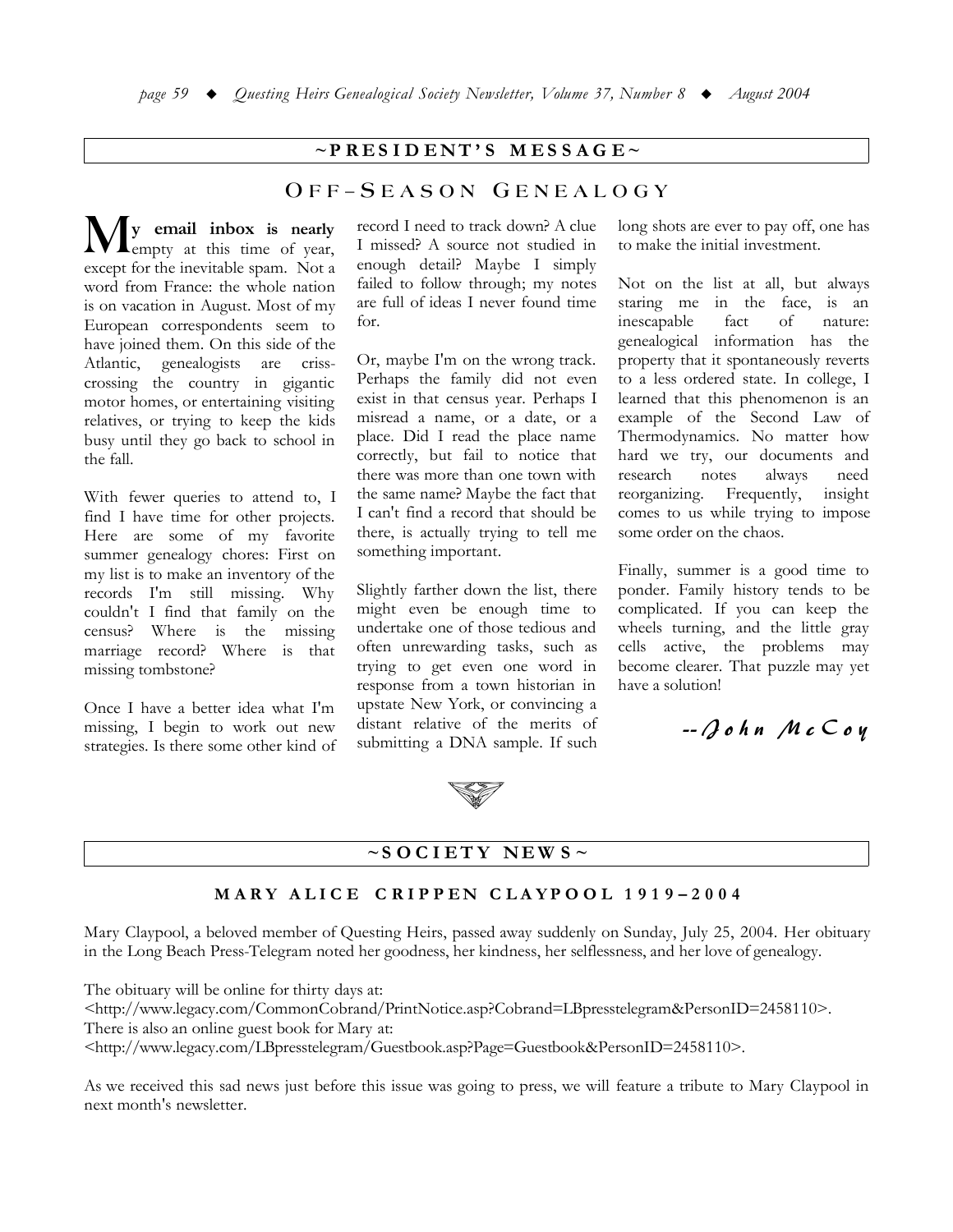

# $\sim$ PHOTO GALLERY~

Dedication of the new Genealogy Department at Long Beach Public Library, June 28, 2004.



Left: Charlotte Llewellyn and Jeanette Jones greet attendees.

Right: The ribbon cutting.







Above: Questing Heirs group photo.

Left: Robert Brasher and Tina Yanis.

Right: After the event.

I

All photos courtesy of Tina Yanis.

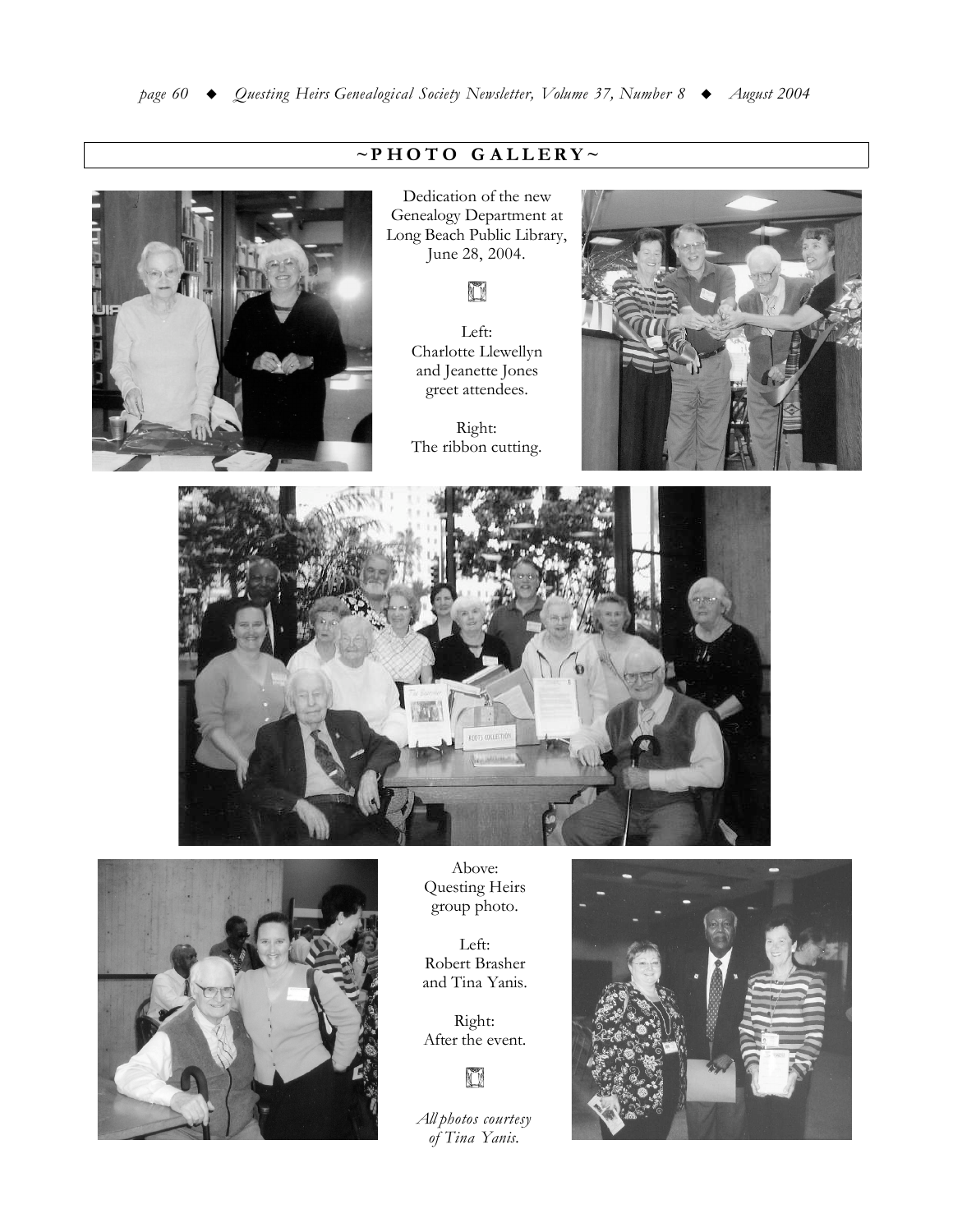### $\sim$ OF INTEREST $\sim$

### **EXAMINING FAMILY HEALTH TREES** by Kave Powell

Previously published in RootsWeb Review: Vol. 7, No. 17, 28 April 2004. Reprinted with permission.

We've all ordered death certificates on our ancestors and learned causes of death, which may have been inheritable conditions, and other useful information. However, they do not always provide information about certain family diseases and health problems.

Of my three children, my son has been diagnosed as paranoid schizophrenic. I've learned that some 10 to 25 percent of the time the condition may have been inherited but knew of no instances in the family. Today's understanding of the illness is nothing like what people knew even a few decades ago, and today's modern medications are excellent, and getting better every year.

However, I wasn't looking for mental illness. My research problem was that my mother's father abandoned his young family in the 1920s in Alberta, Canada. My grandmother, from Michigan, got her family back to the United States and raised her children by herself. My mother, the youngest that survived, had no memory of ever having laid eyes on her father although the older ones did. Nobody even knew when or where he died or if he had another family. Grandmother never divorced him or remarried.

I knew little of grandfather's family, only that he had a brother in Michigan and that my grandparents met and married at Grand Rapids. With the advent of genealogical resources online I took a stab at it. Last year I found he'd died in his 50s in Idaho, but nothing more about him. But by that time I'd also learned who his parents were, and that he was one of not two, but seven, children. His paternal line goes back to 1640s in the Massachusetts Colony, but that tells me little about family who might be around today that we never knew.

I expanded my research on this family in Michigan and learned who five of his six siblings married and their families via marriage indices, cemeteries and census images online. I visited the main family cemeteries and learned more when I read the (surname) headstones.

One generation back there were six siblings. All six died

young, from age 19 to 52, in a line that generally lived into its 70s, 80s or even 90s. Great-grandfather died "by drowning in a fit of depression" per accounts. One sister was located on census 1920 at Kalamazoo State Hospital, the asylum for insane. Another tantalizing, but yet undocumented account, has another sister in an asylum in Pennsylvania. The third sister also died in her early 40s in Pennsylvania. The 19-year-old brother (I'd heard this story from my aunt but hadn't known who it was) had warts on his hands. Somebody told him he could get rid of them with carbolic acid so he put his hands in that -- and died of infection. Another brother died at age 52.

I occasionally correspond with a relative of a (surname) in-law who has been very circumspect about her relative who married (surname) -- the only son of the remaining brother who died age 52. I get scant info, but she's "local" to that family and otherwise willingly helps me with local document information on the family while preserving the living 85-year-old relative's privacy. Recently I laid out the above information about mental illness in that generation, possibly all six, in e-mail; didn't ask her to research, just a heads-up to keep an eye out for mentions of mental illness, especially schizophrenia or bipolar illness.

Hours later I had a response. She told me that her relative had three daughters diagnosed with schizophrenia and that the husband/father had not been quite right, either. (Recall that times were different, but this would all be in the past 50-some years and less.) That poor mother must have lived a hellish tragic life given the differences in understanding of the illness and old-generation medications.

I have run across few historical mentions identifying mental illnesses in my genealogy research, but never possibly an entire generation and documentation of successive generations. One wouldn't likely find this on death certificates describing physical causes of death.

RootsWeb Review Editor's note: See the article by the Mayo Clinic staff, "Compiling Your Family Medical History: Using the Past to Prepare for Your Future" at <http://www.mayoclinic.com/invoke.cfm?id=HQ01707>.

# Blessed are those who are flexible for they shall not be bent out of shape.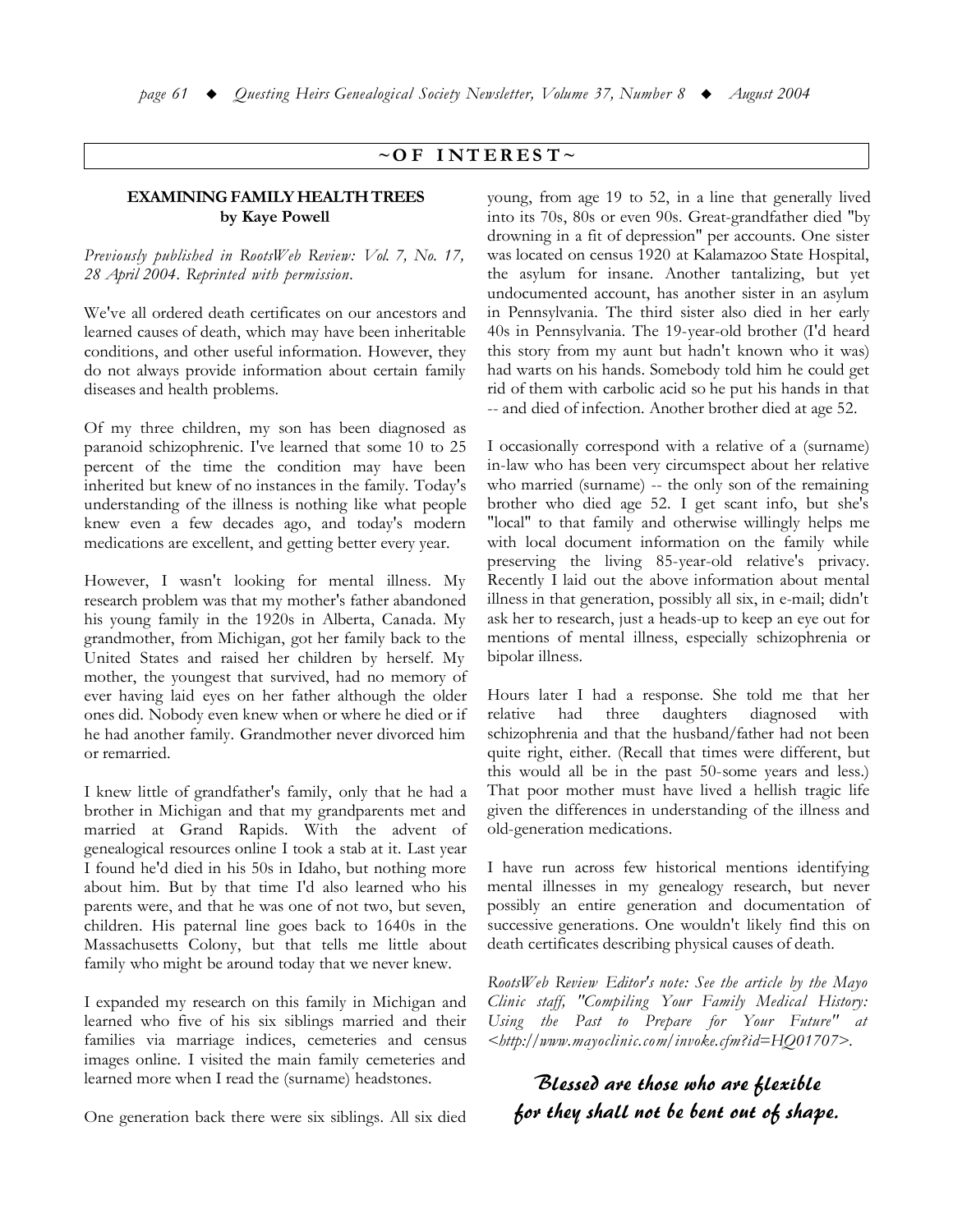### $\sim$ OF INTEREST, continued $\sim$

### **NATIONAL ARCHIVES TO PRESERVE OFFICIAL MILITARY PERSONNEL FILES**

On July 8, 2004, during a ceremony in the Jefferson Room of the National Archives Building, Under Secretary of Defense David S. C. Chu, and John W. Carlin, Archivist of the United States, signed an important agreement under which the National Archives will preserve the Official Military Personnel Files (OMPFs) of 56 million veterans who served the nation since the late 1800's. This milestone event ensures that the records of our military service veterans will be protected and ultimately enshrined in our nation's archives.

The modern military personnel files occupy over 1.5 million feet of shelf space at a federal storage facility in St. Louis. The earliest files date back to 1885, when the Department of the Navy and the United States Marine Corps were the first to create individual personnel files to chronicle in one place all aspects of a service member's military career. The War Department followed this model early in the twentieth century with the development of the "201 File." Today in St. Louis, there are 56 million files, over 5 billion pages, for Army, Navy, Air Force, Marine Corps, and Coast Guard veterans.

As a result of the Records Schedule signed on July 8, all OMPFs will be designated as permanent and will be transferred from the Military Services to the National Archives 62 years after separation or discharge from service. Pre-1960 records are arranged alphabetically and will be accessioned in groups based on filing dates.

Protecting the files is important because they contain essential evidence needed by veterans and their families to claim life-long rights and entitlements that accrue from military service. Preserving the files for future generations is equally important so that family members, genealogists, biographers, and historians can research the history of those who served and often sacrificed for our country.

Reprinted with permission from UpFront, Vol. 3 No. 14, 15 July 2004. Subscription information for this electronic newsletter of the National Genealogical Society is available  $at$  < http://www.ngsgenealogy.com>.

### PROPOSED CALIFORNIA **CONSTITUTIONAL AMENDMENT REGARDING PUBLIC RECORDS**

The California State Senate, with the Assembly concurring, has proposed an amendment to the state constitution relating to access to government information. This amendment was filed with the Secretary of State on January 14, 2004, and will be submitted to the people of California for approval on the November ballot.

This amendment would provide that the people have the right of access to information concerning the conduct of the people's business. This measure also would provide that any statute, court rule, or other authority, including those in effect on the effective date of the measure, shall be broadly construed if it effectuates the people's right of access, and narrowly construed if it limits the right of access. A statute, court rule, or other authority adopted after the effective date of this measure that limits the right of access shall be adopted with findings demonstrating the interest protected by the limitation and the need for protecting that interest. This measure also would provide that nothing in its provisions supersedes or modifies the right to privacy guaranteed by the California Constitution.

Due to the current debate over the right of access to information versus the right to privacy, it is important that we genealogists inform ourselves about this amendment and be aware of its ramifications. The text of the amendment, along with the Legislative Counsel's digest, can be found online at <http://www.ss.ca.gov>.

# Ŭ

# $\sim$ GENE THE GENEALOGICAL CHURCH MOUSE~

Quite a crowd at the July meeting! I was afraid of getting stepped on, as there were so many feet walking around. It was good to hear success stories -- it gives me inspiration to keep working. Nancy Carlberg also reminded me to keep good notes and always be aware of background material when I do my final writing.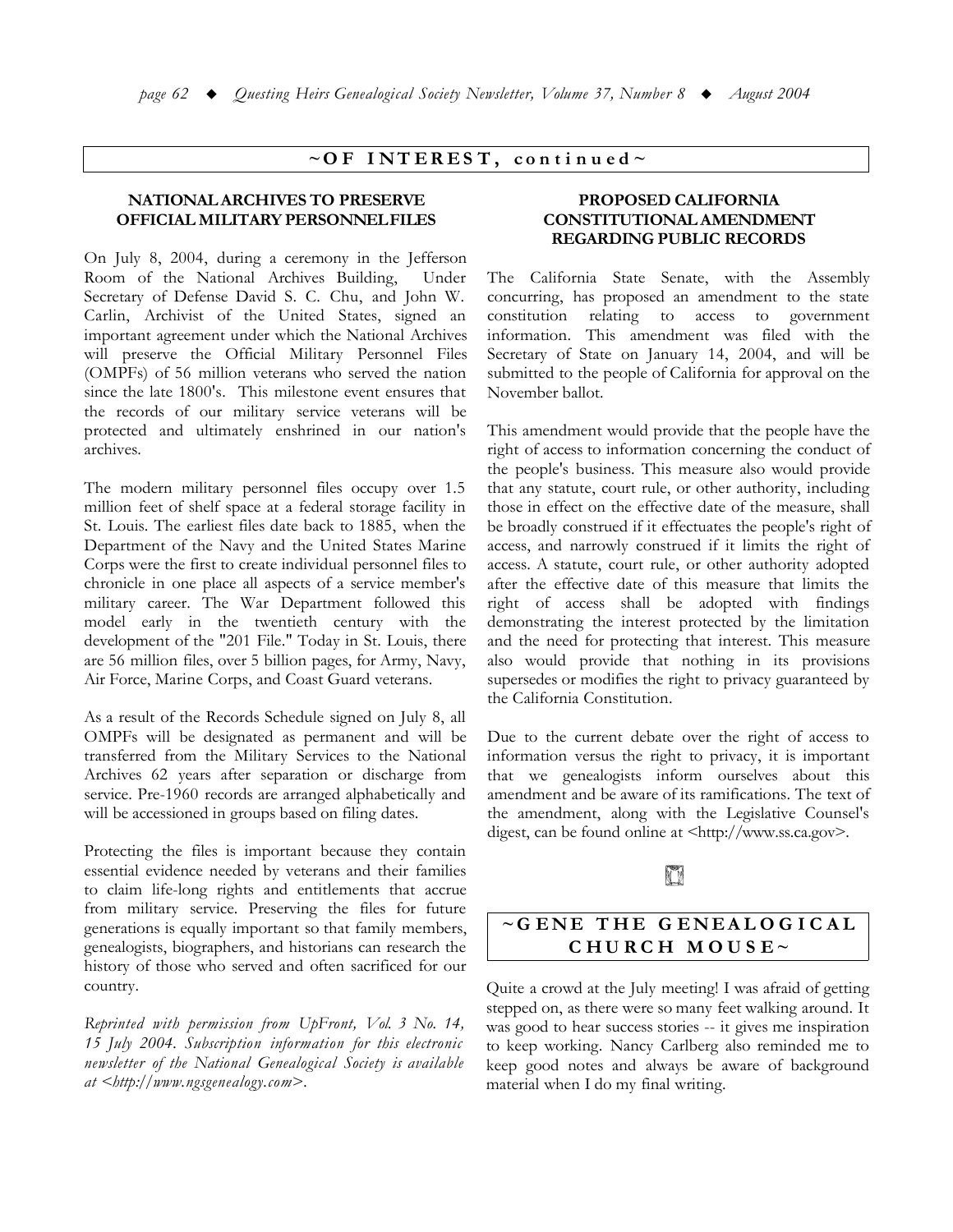### $\sim$  ON THE WEB $\sim$

### NEW OBITUARY SEARCH OPTION

### <http://obitcentral.com/htdig/common/search.html>

The following was posted by Bill Cribbs on 7 April 2004 Obituary the Central mailing list at  $\leq$ obitcentral $\omega$ yahoogroups.com>, and was submitted by Liz Myers:

Obituary Links Page <http://www.obitlinkspage.com> and Obituary Central <http://www.obitcentral.com> have created a new search engine that will allow a search through all of the obits that have been archived on these sites.

The old search is still there on the main pages and on <http://www.obitcentral.com/obitsearch/obitgrabbag.htm>, but requires separate searches.

I like the search results format on the old search engine better but I've noticed that I've been able to find other things using the new search engine format.

### PROOUEST TO DISTRIBUTE ANCESTRY LIBRARY EDITION <www.proquest.com>

ProQuest Information and Learning has announced exclusive rights to distribute a new product, Ancestry Library Edition, an enhanced edition of Ancestry.com. Ancestry Library Edition will replace the Ancestry Plus database for current subscribers. The new agreement gives ProQuest the two premier genealogy resources: HeritageQuest Online<sup>TM</sup> and Ancestry Library Edition.

Key collections in Ancestry Library Edition include:

- New York Passenger Lists, San Francisco Passenger Lists, and New York Petitions for Naturalization.
- U. S. Birth, Marriage and Death Collection, World War I Draft Registration Cards, and Social Security Death Index.
- U. S. Census 1790-1930 images and indexes.
- England and Wales Census Images and Indexes, England and Wales Civil Registration Index 1837present, and England, Scotland, Ireland and Wales Parish and probate record 1500s-1837.

ProQuest will continue to distribute Heritage Quest and all its component data sets of the U. S. Census, the Periodical Source Index, and Genealogical and Local History Collection. Freedman's Bank Records and the Revolutionary War Pension Records are also slated to be added to HeritageQuest Online.

Reprinted from Ancestry Daily News, 28 June 2004. Copyright 1998-2004, MyFamily.com, Inc. and its subsidiaries. Subscription information available <sub>at</sub> <http://www.ancestry.com/dailynews>.

## **ORDER UK CERTIFICATES ONLINE** <www.gro.gov.uk/gro/content/certificate/>

The Office for National Statistics has made the following announcement:

Following the successful launch of the on-line ordering site for residents of the United Kingdom we are now ready to offer this service to customers residing outside of the UK. This will, initially, be on a trial basis, allowing us to test and monitor the success of this expansion to our current service.

### **ANCESTRY.COM IMMIGRATION COLLECTION UPDATE** <www.ancestry.com>

Ancestry has added 150,000 names to its New York Petitions for Naturalization 1792-1929 database. This database contains an index to the petitions for naturalization from 1792 to 1929 filed at the New York County Supreme Court, with links to the original images of the index cards to the petitions. Fields on the index cards include name, date of naturalization, former nationality, arrival port, arrival date, birth date, address of the petitioner, occupation, witnesses with addresses and sometimes occupation, and reference information for requesting the full petition. Please note that for the most recently added years (1907-29), all of the cards appear under "Unknown date" when searching by date, because dates were not noted during this time period.

Reprinted from Ancestry Daily News, 27 May 2004. Copyright 1998-2004, MyFamily.com, Inc. and its subsidiaries. Subscription information available  $\alpha t$ <http://www.ancestry.com/dailynews>.